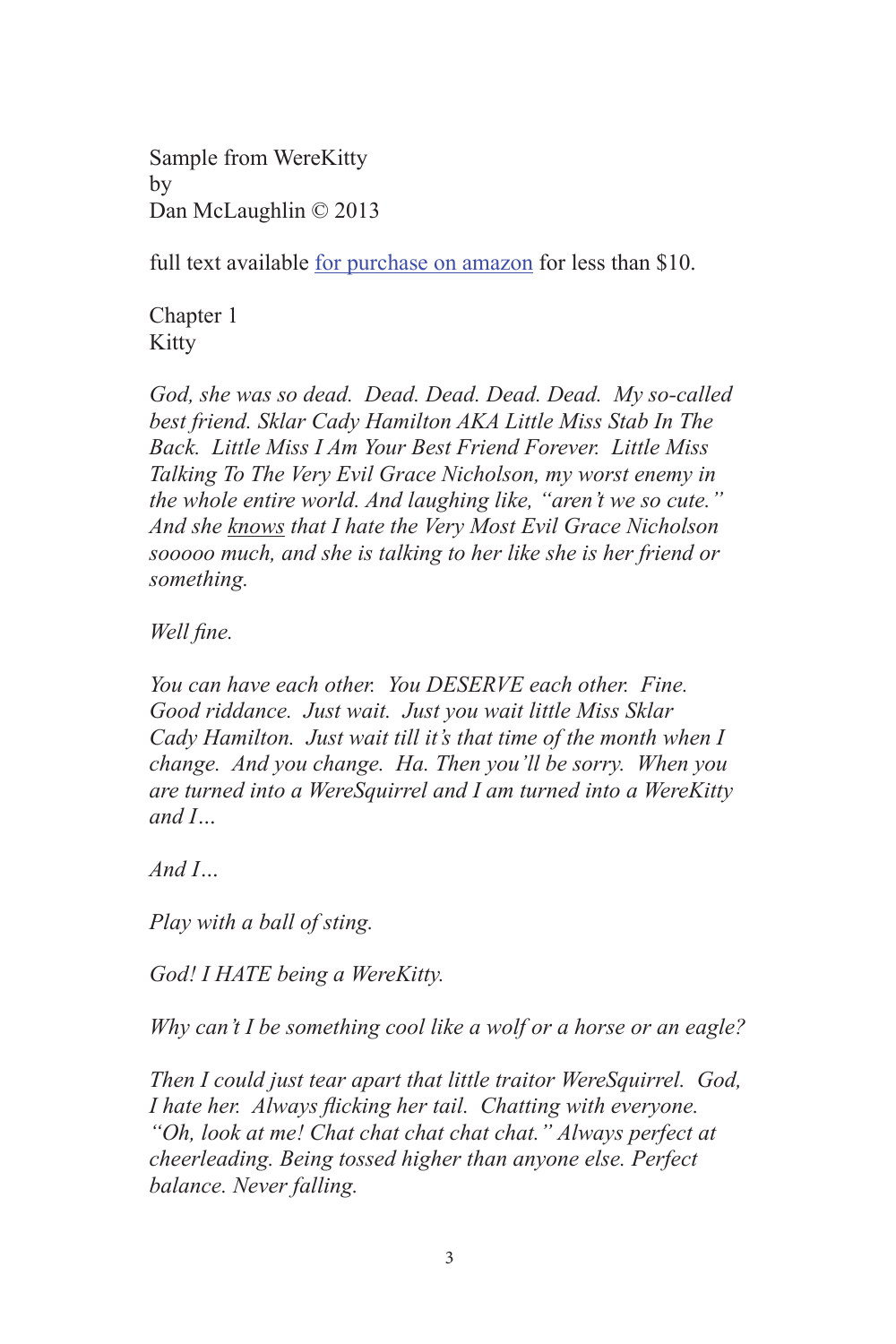*And when I fall the best anyone can say is that I always land on my feet.*

*God, I hate hate hate her.*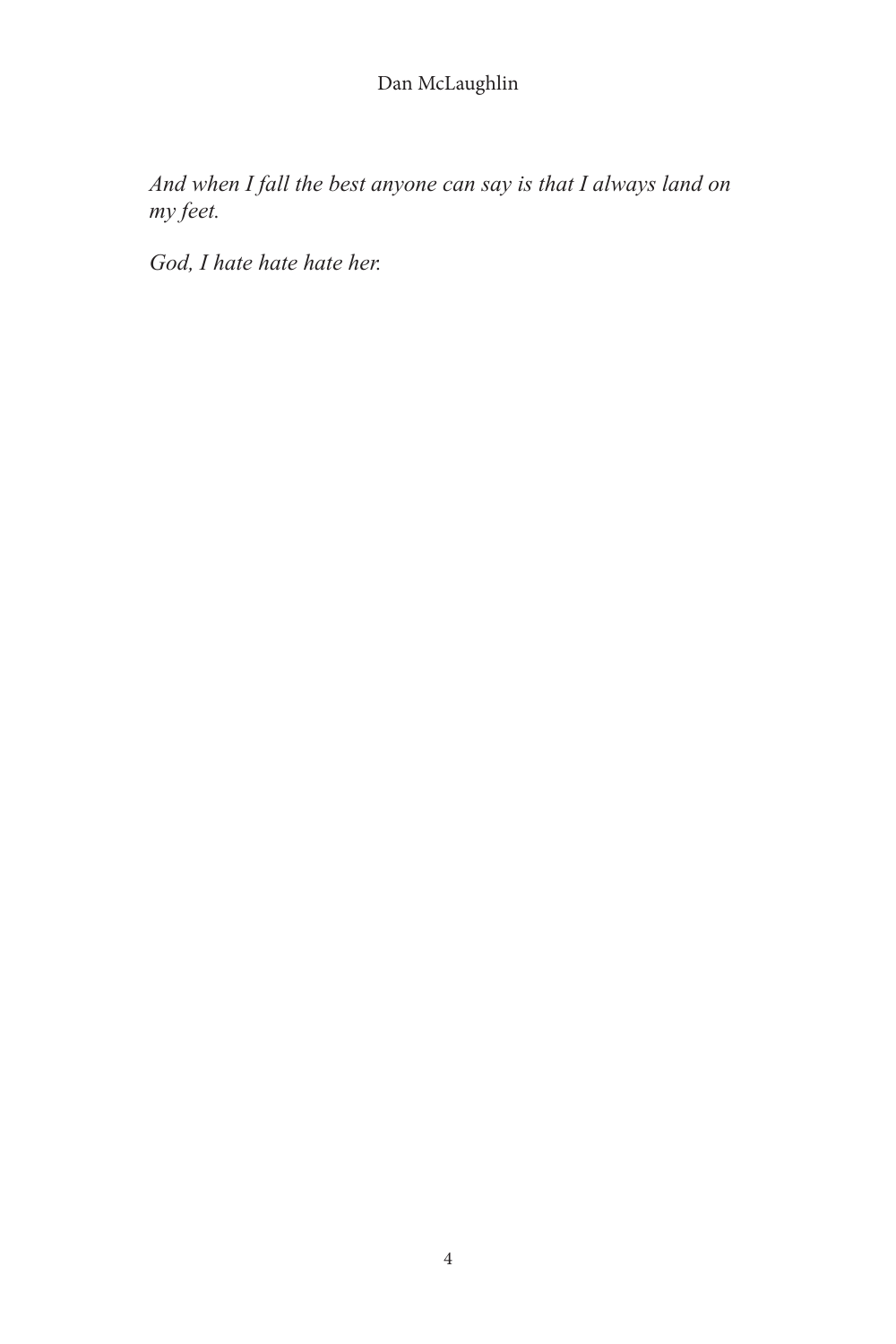Chapter 2 Leona

*Here I am at the supermarket, gathering food for my pride.*

*Just another day in the life of the suburban WereLioness. Here they are: Cocoa Puffs.*

*Kitty likes them so don't glare at me lady, and then sniff and look away. Not when I could take you down with one swipe of my…*

*Leona, calm down. Smile at the lady and move past her.*

"Excuse me," Leona.

*And this is the move outta my way 'Excuse me' in the Move-It-Lady-Or-I-Will-Snap-Your-Spine-Like-A-Twig sense of 'Excuse me.'*

"Oh, sorry," Lady.

"My daughter still likes them," Leona.

*Not that's any of your business.*

"Daughter and husband here," Lady.

*Oh, she wasn't glaring. Sames. So hard to read. So be nice.*

"I think my husband is not above sneaking a bowl late at night when he thinks no one will notice himself," Leona.

"I, of course, as far removed from such refined sugar temptations myself," Lady, laughing.

"Of course, me too. Well, here's to peace in the kingdom," Leona.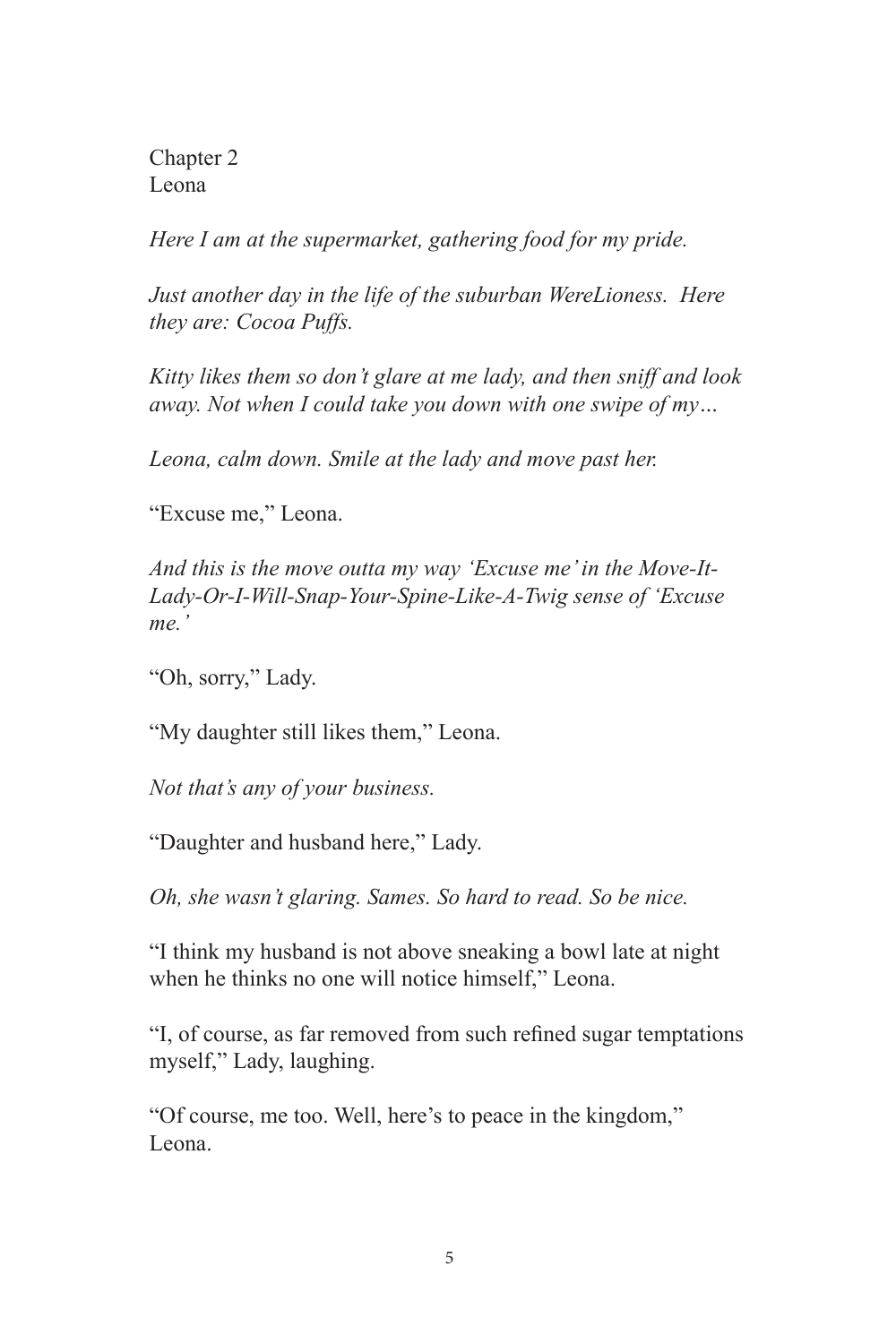"Sorry, healthy breakfast," Lady.

"Sorry, Dr.," Leona.

"Oz," Both.

(Sounds of two ladies laughing.)

"Have a nice day," Leona.

"You too," Lady.

*Well, she wasn't such a bitch after all. OK, let's see: Cereal, bread, juice, juice boxes…What kind am I supposed to get? God, look at them all. Trader Joe's Reduced Calorie… That can't be right. They're for cheerleading. Adam and Eve's Very Berry, no; Capri Sun Roaring Waters, if it were up to me, that would be the choice, but it's not my call. Oh, give me a break, it's just juice, but if I get the wrong kind Fred will just freak.*

*Oh wait, Minute Maid Mixed Berry. The happy face made of fruit. That looks familiar. Way to track down the wild juice box brand, Leona. So was it Mixed Berry or Apple Juice? Oh Christ run down and caught, just get 4 cases of each and if Fred's head explodes, then it just explodes. It'll be good for him. He needs to learn to lighten up about stuff.*

*What else? Cereal, bread, juice, juice boxes. Got the meat, Mommy's feel good juice.*

*Sorry, Dr. Oz.*

*Oh yeah, fruit and I'm outta here.*

*Doesn't look like that many people in line. Maybe I'll pop over and get some of those nice muffins.*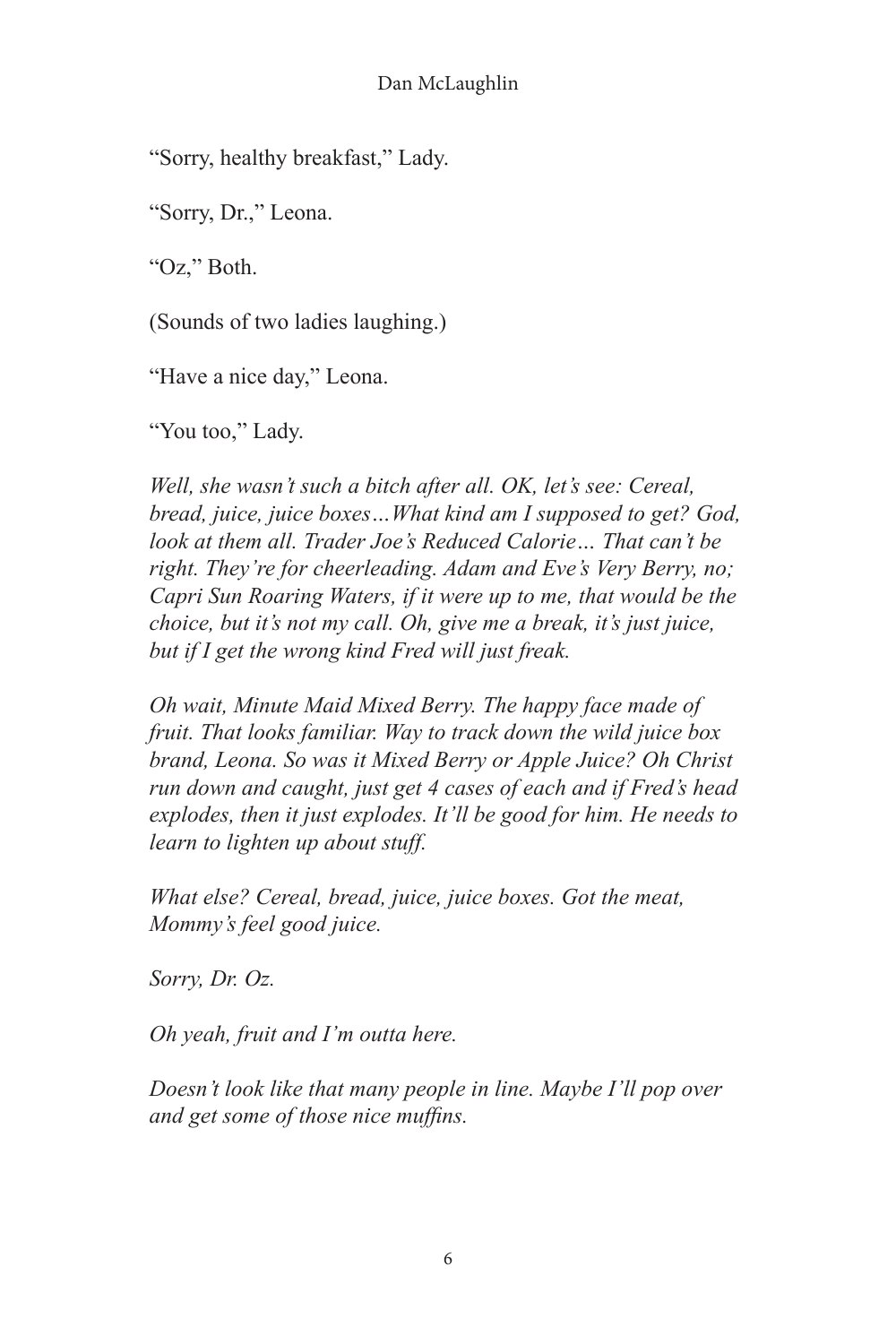Chapter 3 Kitty

(Sounds of Kitty and Sklar (all past transgressions having been forgiven if not forgotten) entering the house through garage/ service porch and ending up in the kitchen. Sounds of backpacks being thrown down on marble countertop island.)

"Hi Mom, we're home," Kitty. (Shouting across the house.)

"Hey kids, there are some snacks in the kitchen," Leona.

*Well, duh. Of course there are snacks in the kitchen. It's the kitchen. There are always snacks in the kitchen.*

"Thanks, Mom," Kitty.

"Thanks, Mrs. Taylor," Sklar.

"So what did you learn at school today?" Leona.

"Nothing," Kitty.

*Like always.*

"Nothing?" Leona.

"Nothing interesting," Kitty

*Jenny Myers was wearing some cool shinny lip-gloss. I wonder when Mom will let me…*

"Well maybe tomorrow. How was your geometry test?" Leona.

"MOTHER! Fine," Kitty.

*I think I got my name right.*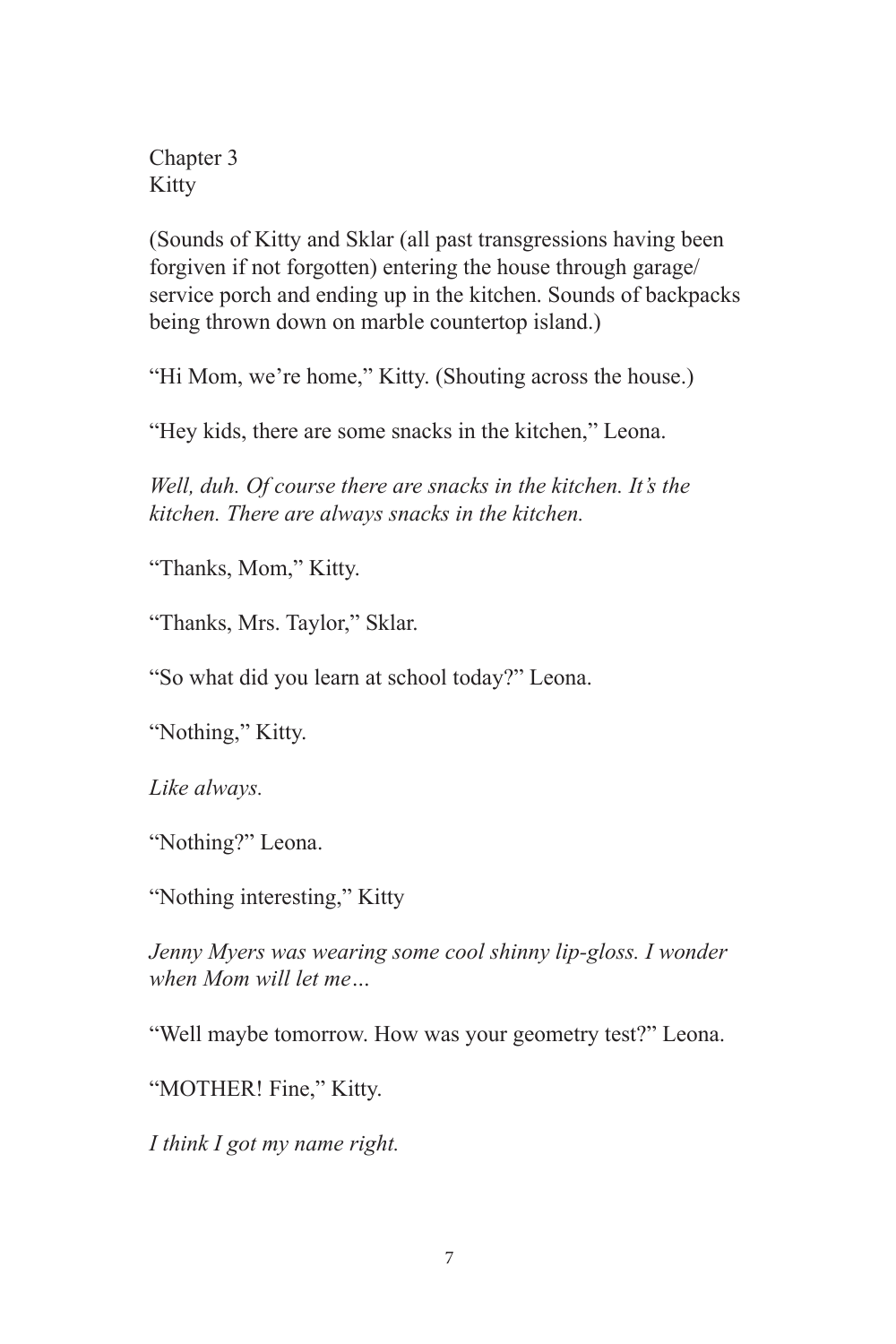### Dan McLaughlin

"Did you remember what your Father told you?" Leona.

"MOTHER YES I DID. OK? IT WAS FINE," Kitty.

*Leave me alone, Mother.*

"OK, Kitty, I love you," Leona.

*God, she is so lame sometimes.*

"My Mom, sorry," Kitty.

"She's OK," Sklar.

"Love you too Mom," Kitty. (Said as if part of a routine)

*I'm hungry.*

(Pause. Sound of opening Tupperware.)

*What?*

"MOM!!!! What are these?" Kitty.

*WHAT are these things?!?!?!?!?!*

"Snacks honey, healthy ones for a change," Leona.

"BUT what is it? It looks gross," Kitty.

"It's a crunchy banana. Kitty," Leona.

"It's a gross banana," Sklar. (Under her breath.)

"Shhhhhh, Sklar," Kitty (Sounds of girls giggling.)

"I found the recipe on the Internet. It's just a banana that's been cut in half, dipped in orange juice, and then rolled on corn flakes."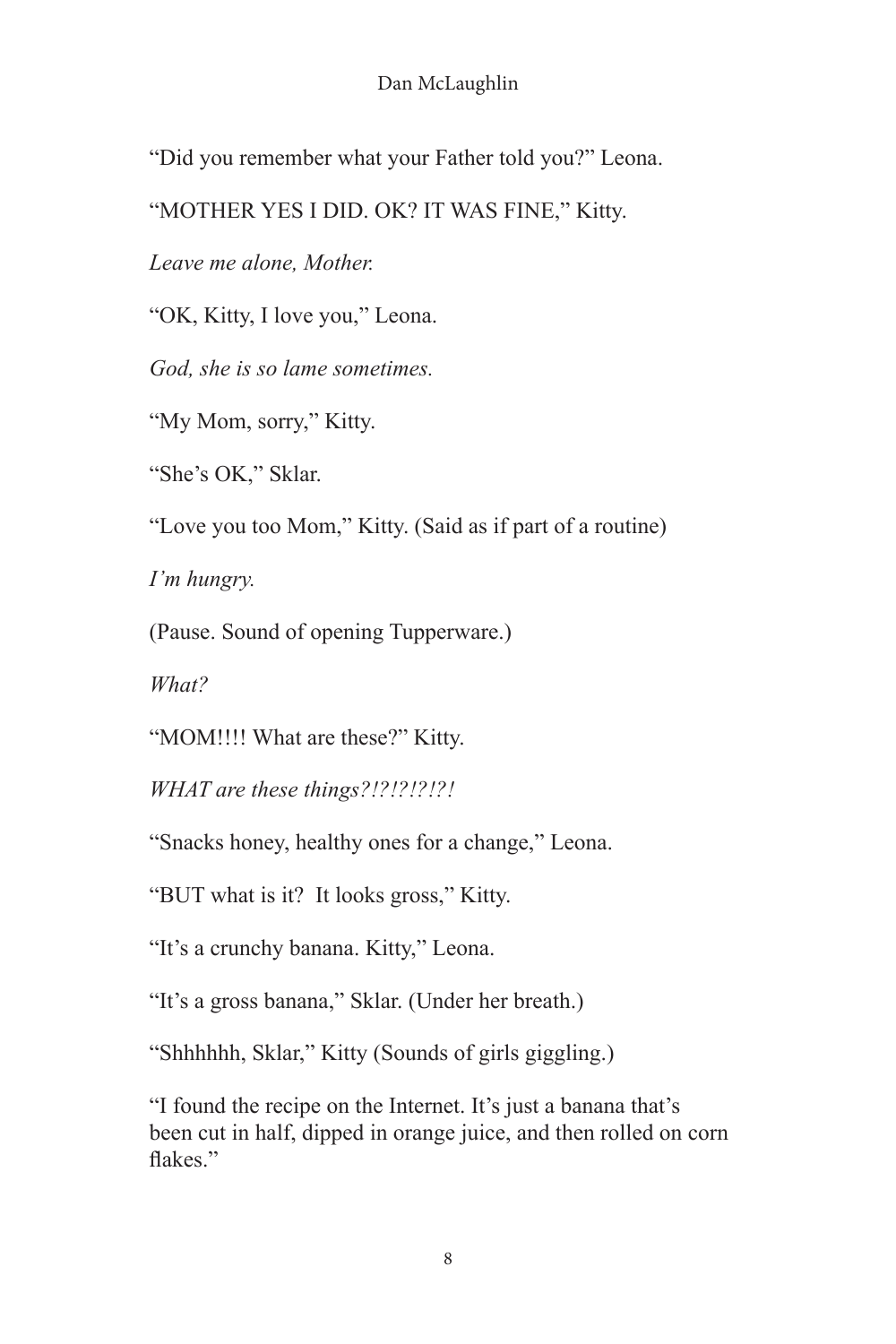"Corn flakes? Were we out of Cocoa Puffs? Why didn't you get any Cocoa Puffs?" Kitty.

"No, honey it's supposed to be healthy. Try it honey, it's fun," Leona.

"No, it's gross," Kitty.

*It's disgusting.*

"It looks like a banana that someone barfed all over." Sklar. (Under her breath, again.)

"Ewwwwwwww. Gross," Kitty and Sklar. (Sounds of girls giggling.)

Sklar picks it up between two fingers.

"Ewwwwwwwwwww," Sklar. (Sounds of more girls giggling.)

"You eat it," Sklar.

Sklar waves banana in general direction of Kitty.

"No, you eat it," Kitty.

Kitty pushes Sklar's hand, holding banana towards Sklar.

"No, you eat it," Sklar.

Sklar waves banana back at Kitty.

"I'm not going to eat it, it's gross," Kitty.

Pushes banana holding hand away, again.

"Scared of a banana?" Sklar.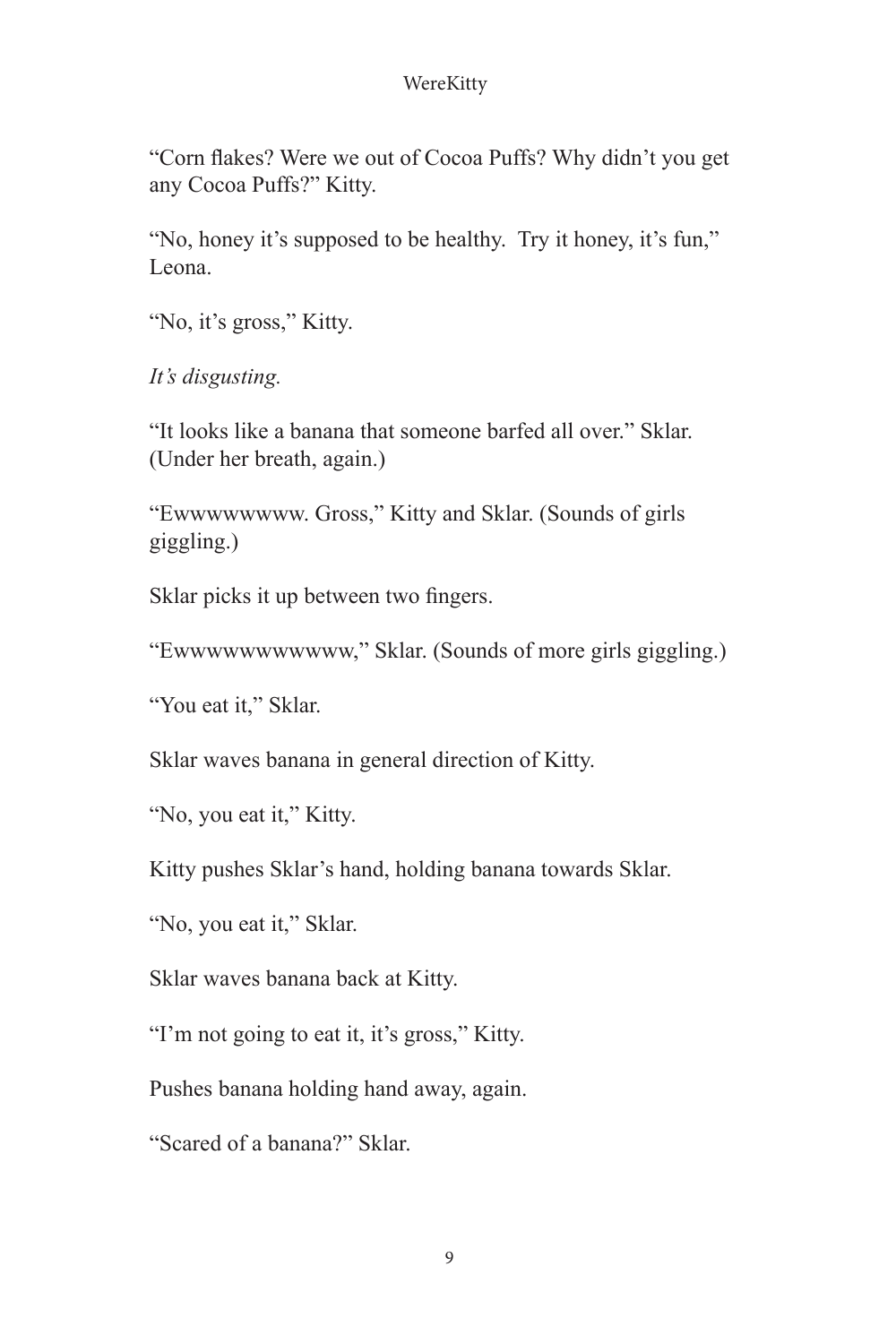### Dan McLaughlin

Banana back.

"No it's just gross," Kitty.

Banana back.

"Well if you're too much a scaredy cat…" Sklar.

Banana back.

"Am not!" Kitty.

Banana back.

"Scaredy kitty," Sklar

"Am not," Kitty.

"Poor little scaredy kitty," Sklar.

Banana forgotten.

"I am so not," Kitty.

"So prove it and eat it, or are you just a poor little scaredy kitty?" Sklar.

"Well…you squirrels will eat anything!" Kitty. (Sound of Kitty puffing put her cheeks.)

"Prove it or are you a scaredy kitty? Scarcedy kitty afraid of a banana. Poor little biddy kitty cat," Sklar.

"Give me that banana, you oversized chipmunk," Kitty.

Kitty lunges towards banana.

"Have to catch me first," Sklar. (Sounds of girls running in circles around the kitchen, giggling.)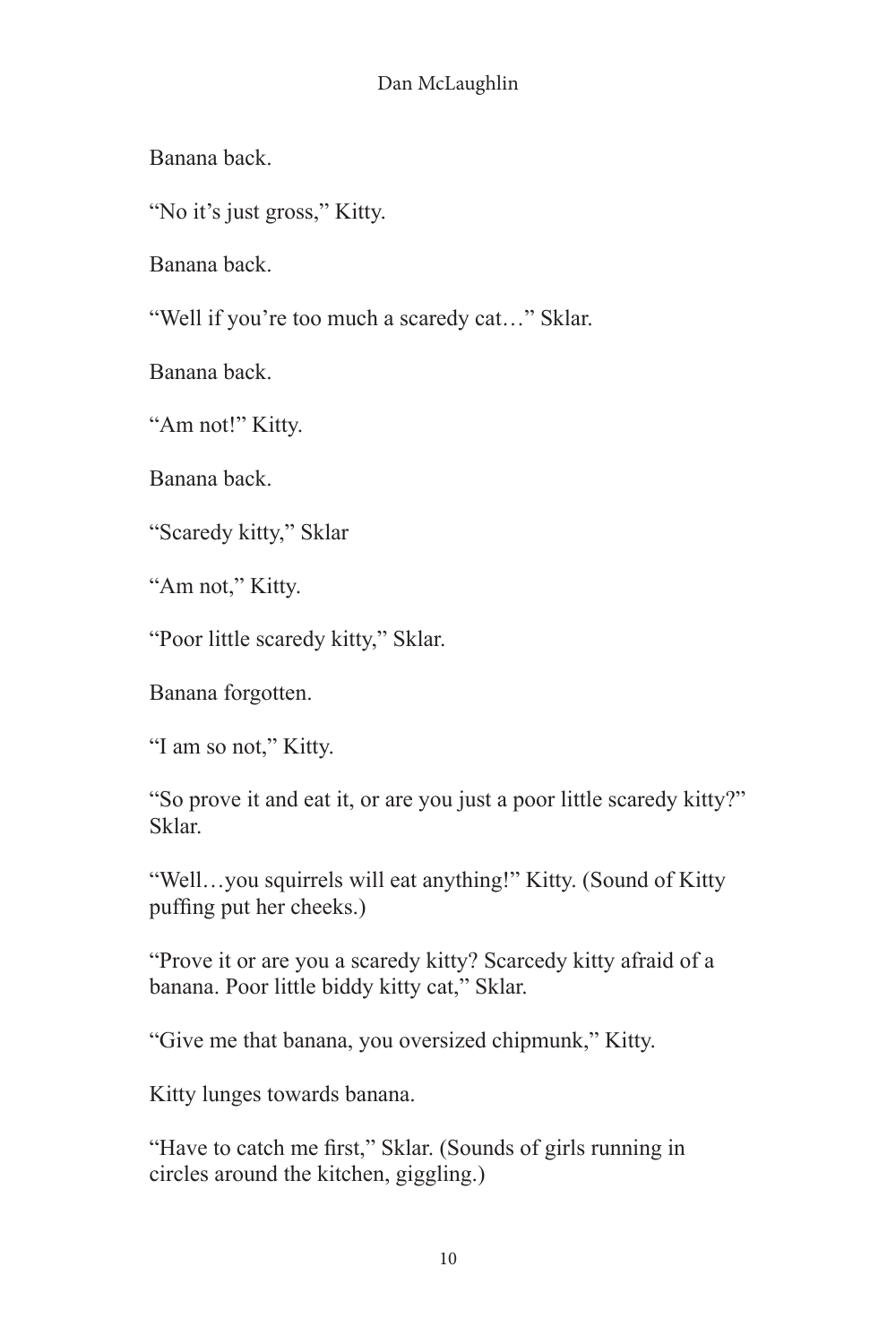"What are you girls up to in there?" Leona.

(Sounds of running coming to a stop. Sounds of panting and giggling.)

"Nothing, Mom," Kitty.

"Nothing, Mrs. Taylor," Sklar. (Sounds of two girls giggling.)

"Thanks for the treats, Mrs. Taylor." Sklar.

"Yeah Mom, thanks for the treats," Kitty. (Giggling.)

"You're welcome girls," Leona.

*I suppose I should clean up the Corn Flakes that fell on the floor.*

"Did you see that lip gloss that Jenny was wearing?" Sklar.

"It was so cute," Kitty.

(Corn Flakes forgotten.)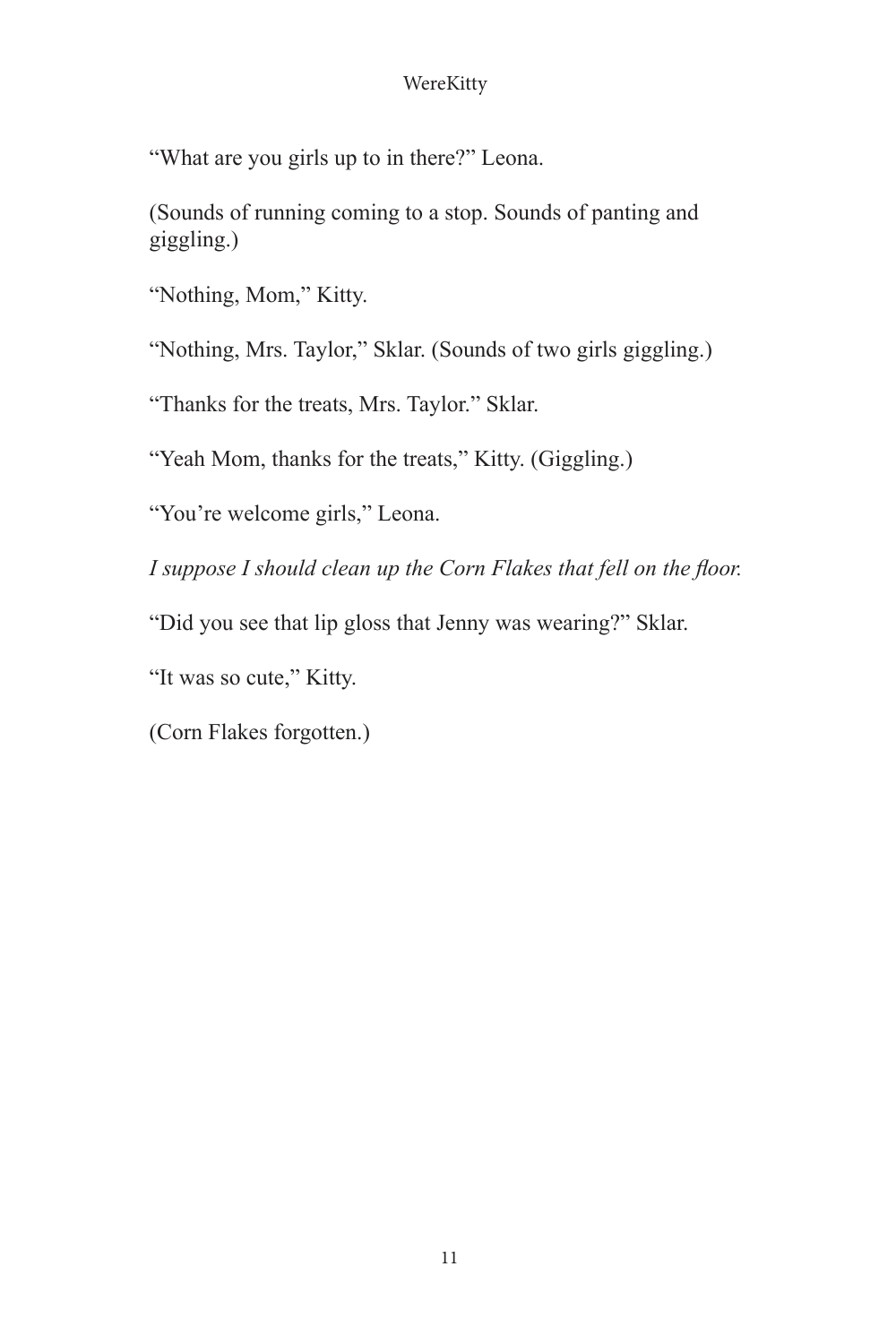Chapter 4 Fred

*Fred was running late and cruising looking for a goddamn place to park. He really should not even be doing this, but here he was. So find a place to park the damn car, so he can get this done. God, he hated downtown. Too much traffic. Too many cars. Too many one-way streets. And the construction. It's a goddamn recession. If things were so bad, why were all these people working construction downtown, jamming up the goddamn streets?* 

*Nothing was where he remembered it.*

*And he was talking to himself in the third person. Good thing I'm not nervous.*

*Fuck.*

*All my shortcuts halfway remembered now one-way streets or clocked by those concrete things blocking off lanes of traffic. Since when was 5th a only one lane? You used to be able to zip across on it.*

*Fuck.*

*And that bozo that wants to make a left ahead.*

*Damn it buddy, why didn't you run the light the cycle before if you knew you were going to make a left, instead of stopping like a goddamn Boy Scout on the yellow? Now, no one but you will get through on this cycle.*

*Thank you. Thank you very much.*

*Asshole.*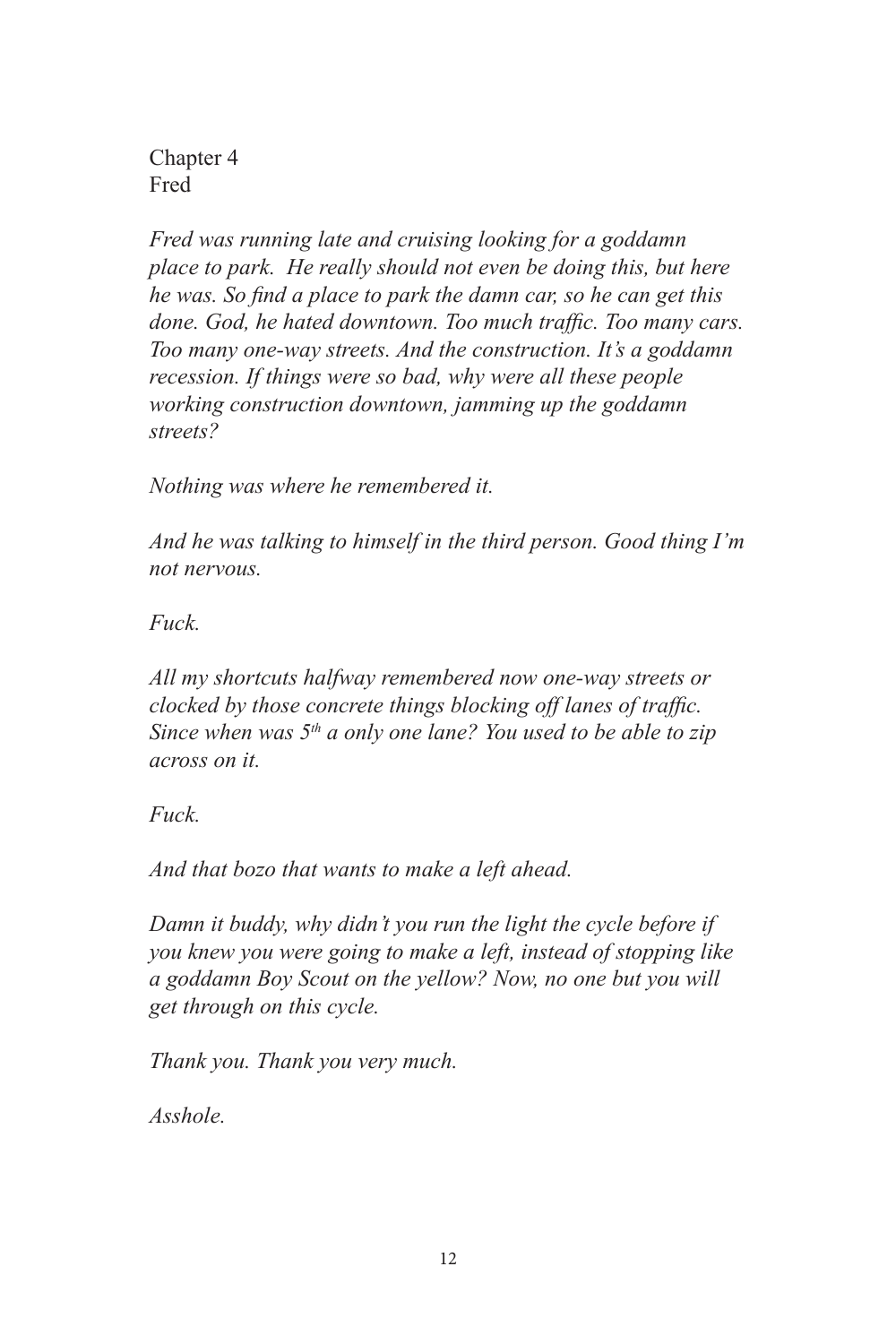*Some people are just rude. Some people just never think about anyone but themselves. Go straight one block ahead and make a right, asshole. It is basic geometry. Go around the freaking block. In the amount of time you have sat at this light you could have gone around the freaking block, and the rest of us could be well into the, well next block.*

*God, I hate downtown. This was a stupid idea.*

*Oh man, look at that. You don't even bother to edge into the intersection so that someone else could get around you. No. You sit behind the crosswalk line, waiting for the light to turn yellow before you will go. And be the only person to make it through the intersection.*

*Asshole.*

*Damn it. There is a no left hand turn sign right there. Right there, in plain English. No left turn. No left turn. Damn it I'm going to honk my horn. Leonora hates it when I use my horn. The horn is not a sign of aggression. It is merely a form of communication. And Leonora is not in the freaking car.*

(Sound of HONK HONK.)

*It is communicating THAT YOU ARE AN ASSHOLE.*

# (Sound of HONK HONK.)

*Move it buddy. Move it damn it. No left turn between 4 and 6 pm. It's after 4:00 asshole. Move it. Got places to go. Got places to go.*

*Oh fine. Swell, the next car is making a left too? And you just turned on your turn signal?*

(Sound of HONK HONK, hand hitting steering wheel.)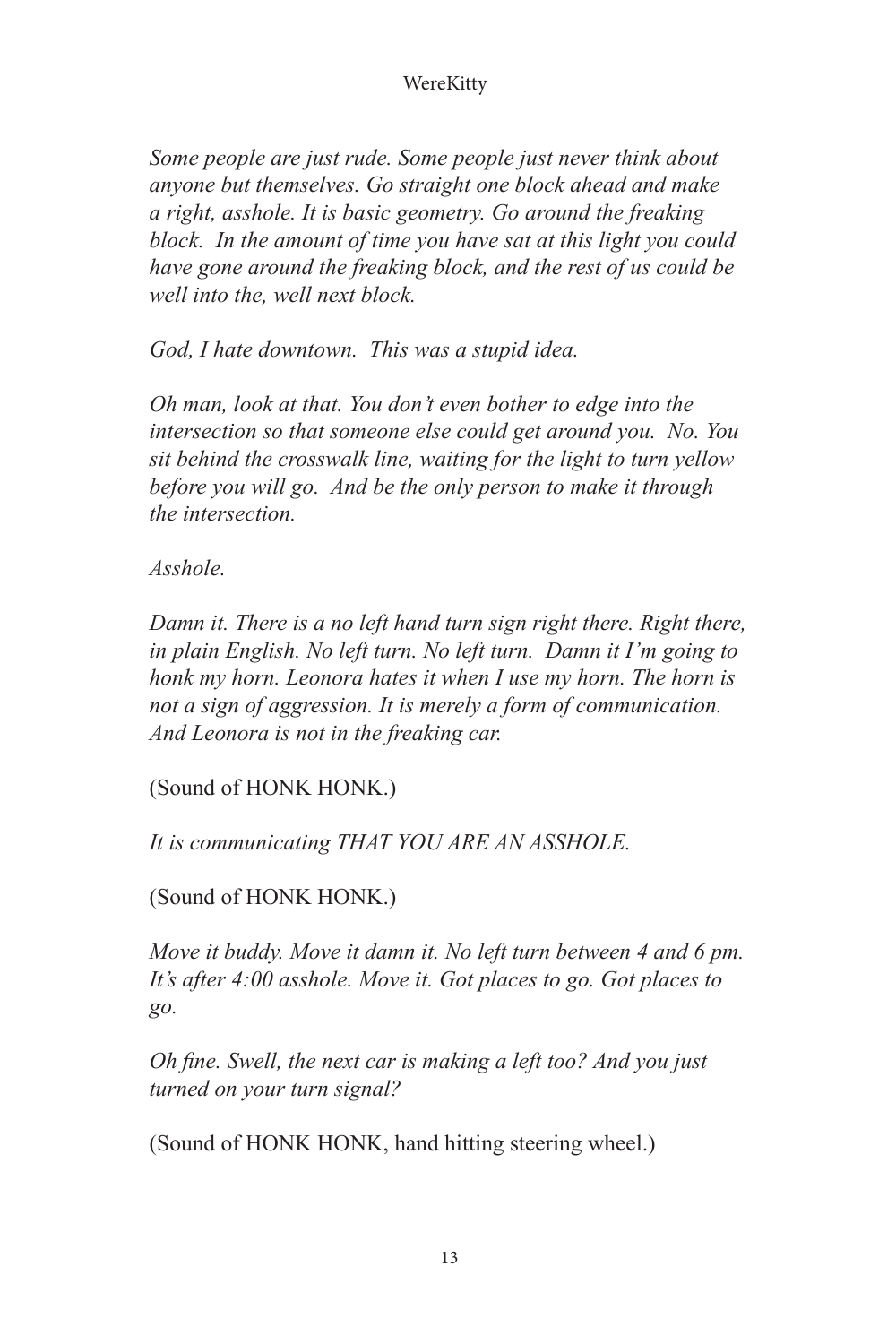# *Asshole.*

*Oh please, just shoot me now. God, I hate this radio station. Who cares about the Lakers bench? Last year they were a bunch of thugs. God, and the way they say everything at least 4 times. The problem with the Lakers is their bench. The bench for the Lakers just isn't getting the job done. The bench comes in, and they do nothing. Can you believe how the Lakers' bench has been doing? The one thing that has me concerned about the Lakers is their bench. The other night, against Charlotte, the bench scored just 13 points, and that, friends, is not getting the job done. You take Steve Blake and his 6 points out of that and you got a reserve group that has a lot more questions marks than answers at this point in the season. And if they are going to make a serous run in the playoffs, then they are simply going to have to do better, get more production out of their bench. Kobe just can't play 34-36 minutes a night and then expect him to have anything when the postseason rolls around. So it's clear the Lakers have to do better off the bench.*

## *Bla Bla Bla.*

*Then they get a caller who agrees with them. Then they repeat each other. Then they restate everything as a rhetorical question. What is the one thing this Laker team needs? It's better performance from the bench, without a doubt. Then they ask it as a rhetorical question with sarcasm as if the answer could be anything else. Like is there any doubt that the number one weakness of the Lakers is their bench?*

*Then they promise they will get to all the people have been waiting on hold as they cut to commercials.*

*When they get back.*

*More often than not, they never get back to the callers.*

*But at least they aren't talking politics.*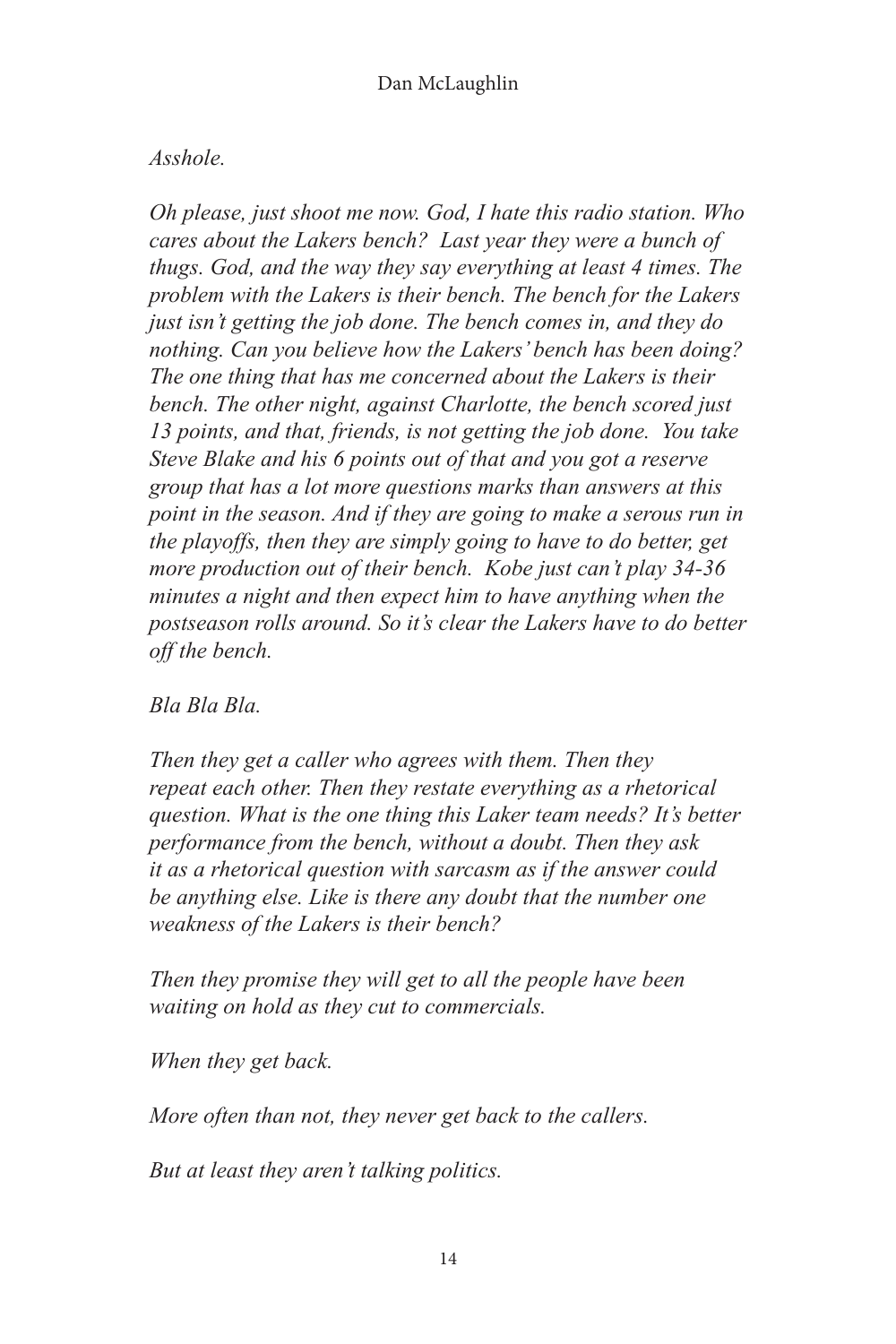*God, I hate politics on the radio. And it's because of politics I have to listen to sports talk radio. Sound and fury signifying nothing beats sound and fury when some idiot is talking about something that could actually effect me.*

*Like what anyone says on talk radio has any impact at all on how the team actually plays. It's not like someone on the Lakers says, like, you know, the blowhards on the radio ARE right, we do need more production out of our bench. That's a great idea, let's do that! Get the coach on the phone and tell him to get some more production from the bench. Like now! Yeah, let's do the bench thing against New York tonight. Good work, guys. Thank God we got fans who call in.*

*And what does it matter anyways? Why the passion? I mean they call these programs and make these pronouncements like it fucking matters. Like it could possibly have any impact on reality. Like they are the freaking owners or something. Using first personal plural pronouns like it's appropriate. "'We' need." "We" don't need, pal. "They" need. "They" need a bench. "You" need to learn to fucking drive in the city. C'mon already.*

(Sound of honk honk.)

*When no one cares what you think and you have absolutely no influence on what happens in the realm of sports.*

*Who cares how the Laker bench is doing? Who cares how the Lakers are doing? It's all a game. Guys in shorts shooting hoops. They don't know who I am. They don't know who Larry from Wilmington is. Who you are is the cosmic scheme of things, and how much you care has absolutely no impact on who wins the Lakers-Sun game this Friday night.*

*At least it distracts from the other crap going on. All that sound and fury, in the end it doesn't mean anything. So you can just listen and get outraged and worked up and in the end, so what?*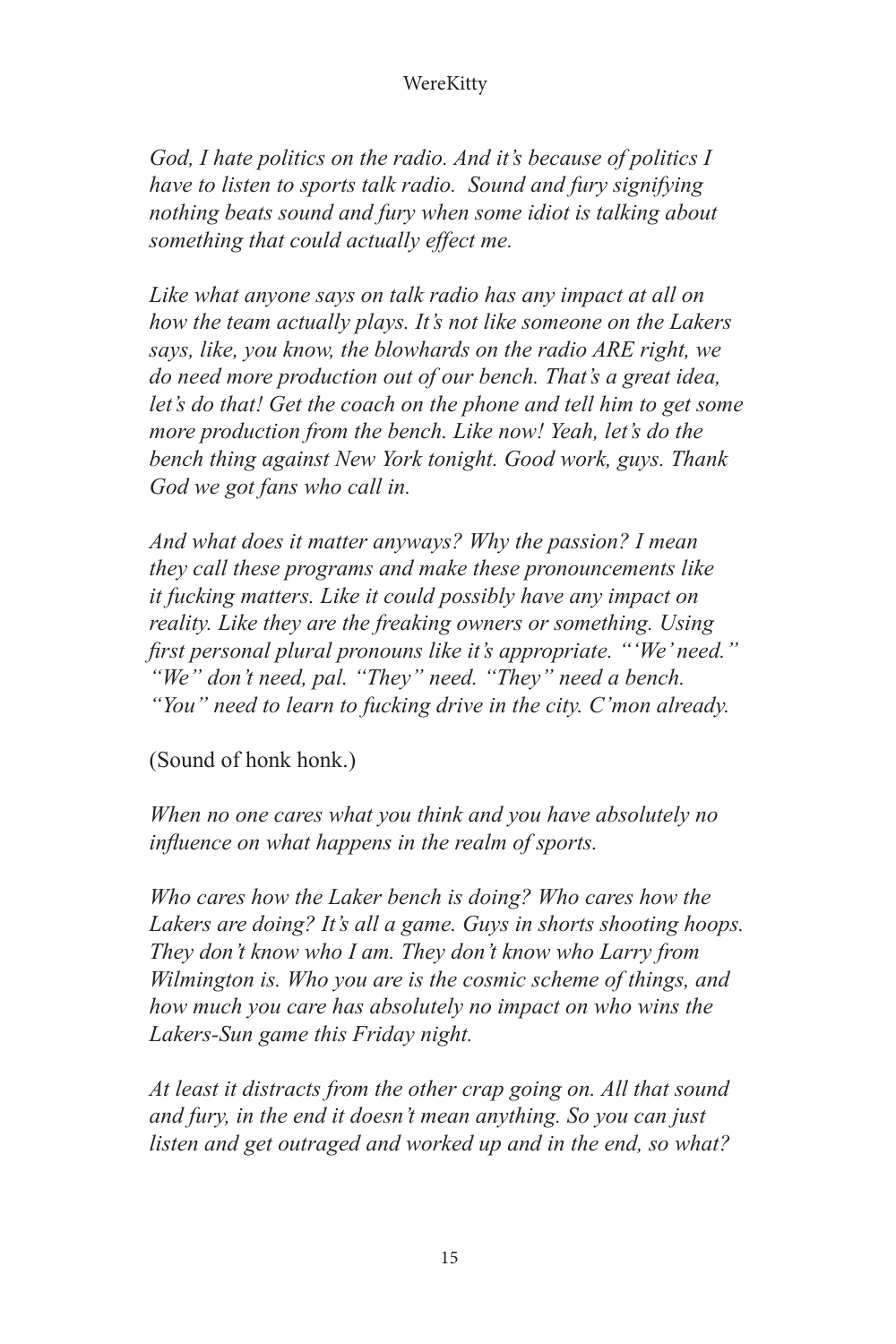*Morality plays without any consequences.*

*Oh, traffic is moving. Swell. I might make it after all. Swell.*

To find out what happens next, please [purchase a copy of this](http://www.amazon.com/WereKitty-Dan-McLaughlin/dp/1482636670/ref%3Dsr_1_1%3Fs%3Dbooks%26ie%3DUTF8%26qid%3D1366014577%26sr%3D1-1%26keywords%3Dwerekitty%2Bdan%2Bmclaughlin)  [book on amazon](http://www.amazon.com/WereKitty-Dan-McLaughlin/dp/1482636670/ref%3Dsr_1_1%3Fs%3Dbooks%26ie%3DUTF8%26qid%3D1366014577%26sr%3D1-1%26keywords%3Dwerekitty%2Bdan%2Bmclaughlin) for less than \$10.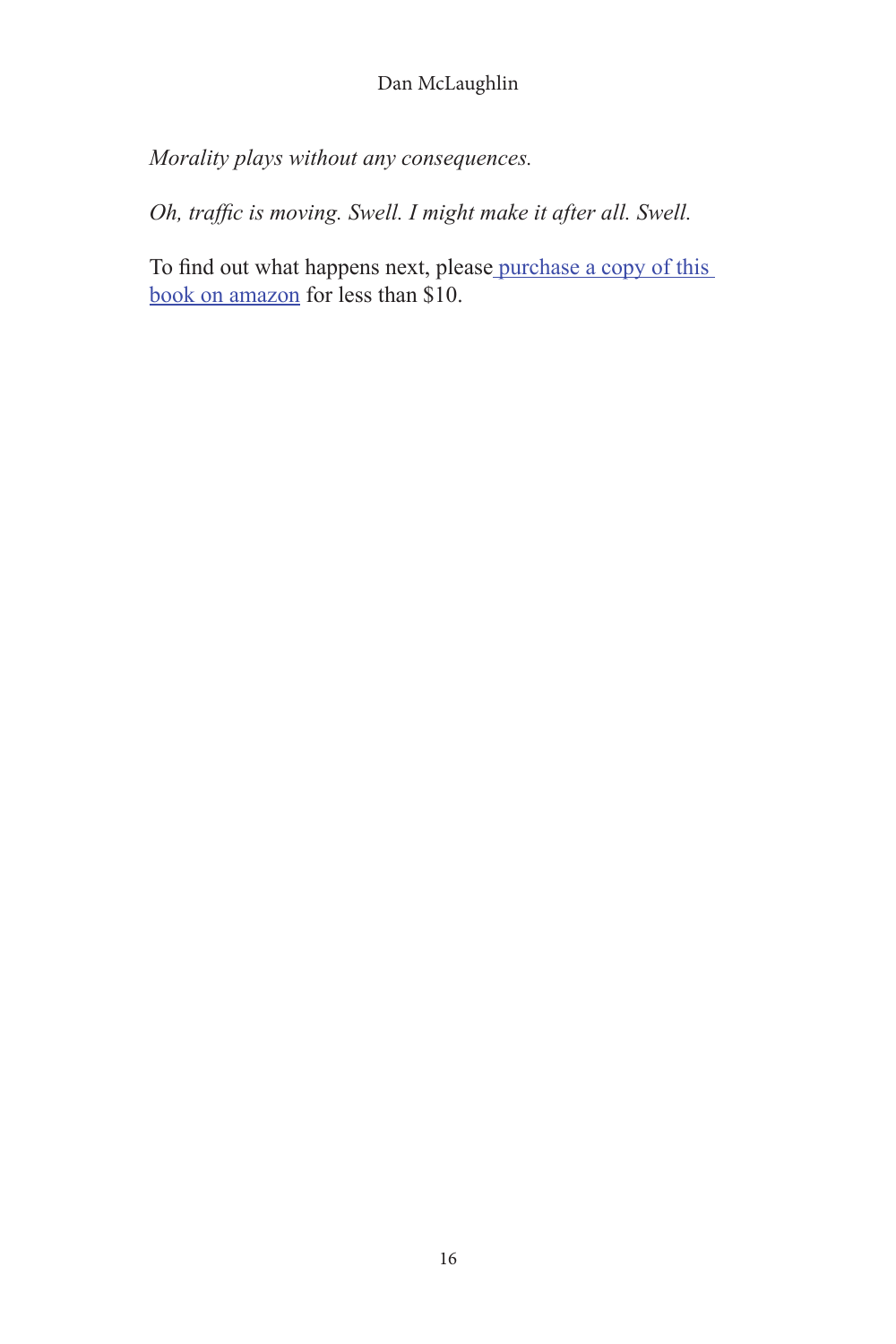Chapter 5 Kitty

*God, I hate geometry. I hate hate hate geometry homework. Hate hate hate it. Lines and boxes. Angles. Obtuse. Obtuse is right. You just know how far away something is; you don't have to calculate it. Either you can jump there and "play" with the cute little mouse, or you can't. You don't have to get out your protractor and compass and a squared it all out. Geometry is so stupid; I'm never going to have to use this stuff anyways. I mean it's not like there are any new pyramids that need their height calculated. You just look and know.*

*Show your work. Show your work. You just know the answer.*

*I do like my mechanical pencil though. It is sooooo cute. I like making the lead go in and out. In and out. Out and in. It is so smooth. I like the way it feels in my fingers. I like the gooey rubber of the eraser. I like the little metal thing that you can use it to attach to your pocket, but who would like ever do that? That*  looks totally like a geek. And not a cute geek like in the movies, *but just a lame geek. But I do like how it feels. It is so smooth and cool. A regular pencil is smooth and a little warmer. But this metal catchy thing is smooth and cool*

*Where is Daddy? He usually helps me with my geometry. Why isn't he answering his cell?*

"MOM, where's DADDY?" Kitty. (Shouting across the house.)

"He's out, honey," Leona.

*I'm not stupid, Mother.*

"Yeah but where?" Kitty.

"I dunno, honey. I think mentioned that he had some work thing he had to stay late for," Leona.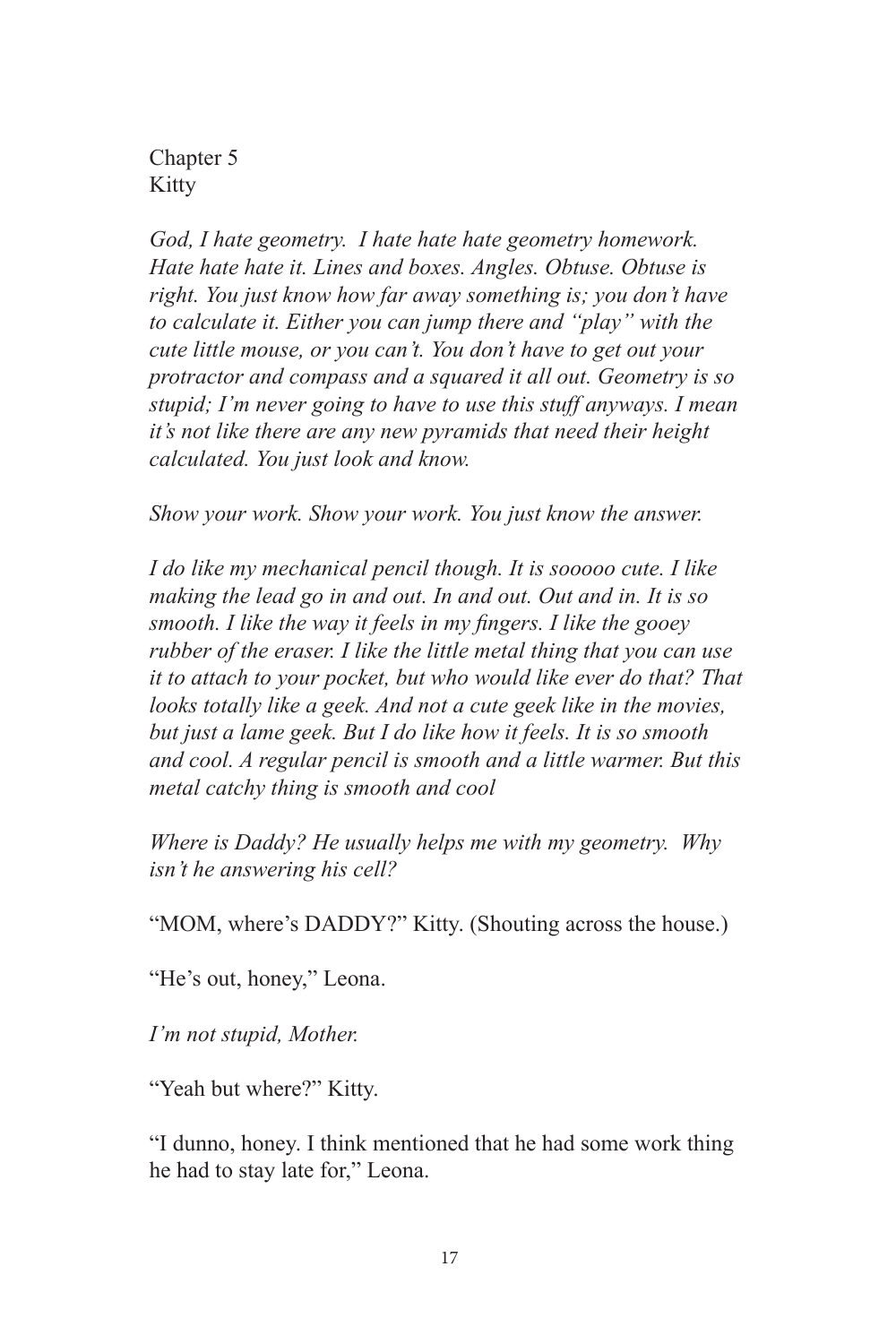"But his cell isn't working," Kitty.

"Well I dunno honey, maybe he's in a meeting and he turned it off," Leona.

"Well I need help with my homework," Kitty.

"Can I help?" Leona.

*Oh please.*

"It is GEOMERTY, Mother," Kitty.

"Well, did you look in the textbook?" Leona.

*Oh please, MOTHER.*

"I DID that MOTHER, ALREADY, and it is not there. I need Daddy," Kitty.

"Did you try the Internet?" Leona.

*MOTHER! God!*

"MOTHER, we have to show our work and Mrs. Jackson subscribes to EVERYTHING," Kitty.

*Please, Mother.*

"Well, can you call Sklar?" Leona.

*Is she being stupid on purpose for some reason?*

"MOTHER, Sklar is even worse at geometry that I am. I need Daddy," Kitty.

"Well, your Father is not available, so you're going to have to figure it out yourself," Leona.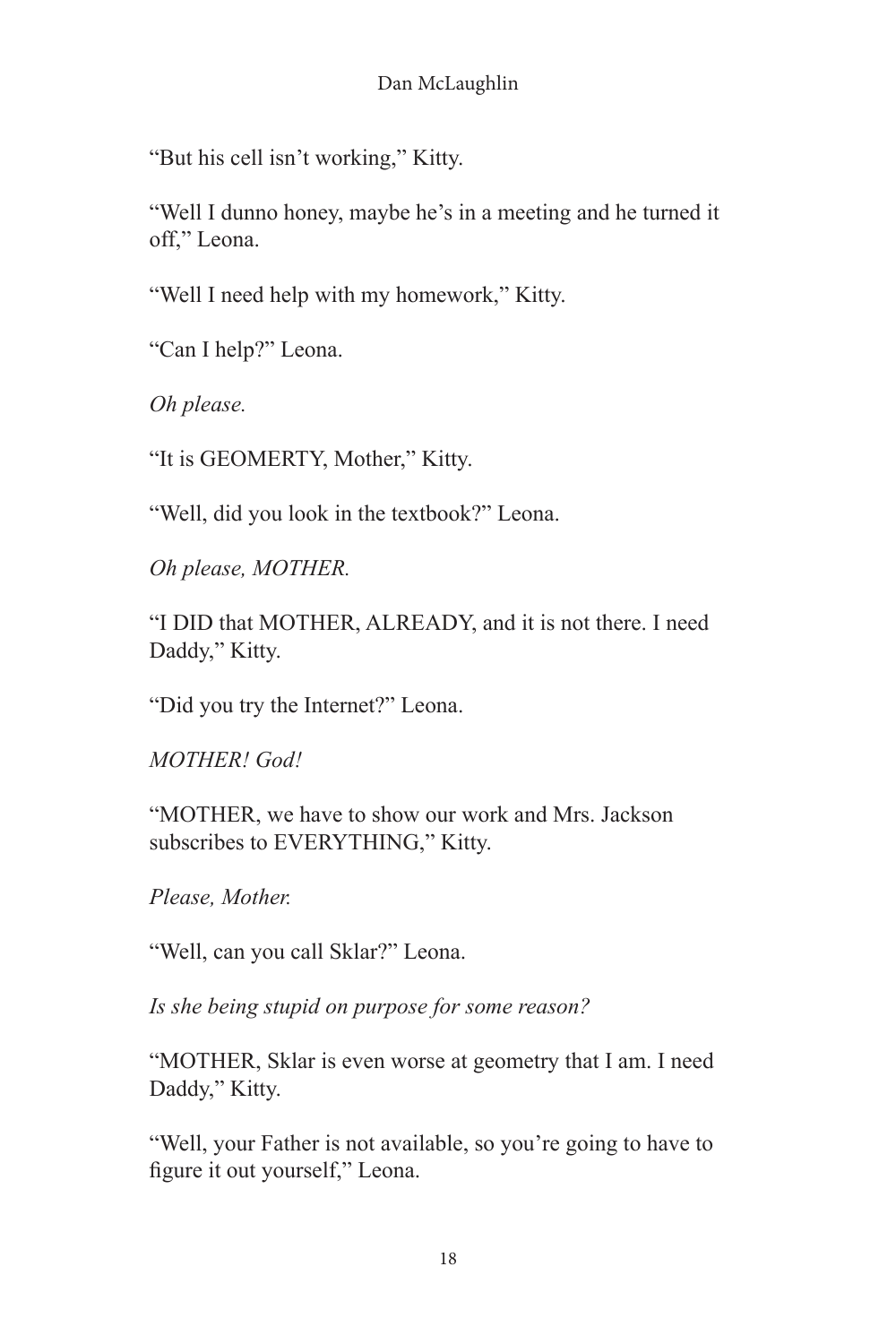*Like, I haven't already figured THAT out myself, thank you very much.*

"Fine. So now I am going to fail geometry and Daddy will hate me. I hate you. Are you happy now?" Kitty

*HA!*

"You are not going to fail geometry, and your father will never hate you. I, on the other hand..." Leona.

"MOTHER!" Kitty.

*This is serious.*

"Just kidding, Kitty kiddo," Leona.

*So.*

"But where is he?" Kitty.

"He's not here, honey," Leona.

*I KNOW that, so*

"Well, when will he be here?" Kitty.

"I dunno know, kiddo, just do the best you can," Leona.

"Mother, I am NOT happy," Kitty.

*Not one bit.*

"I know that honey. Thank you for sharing," Leona.

*AAARRRRGHHHHHHHH!*

"AAARRRRGHHHHHHHH!" Kitty.